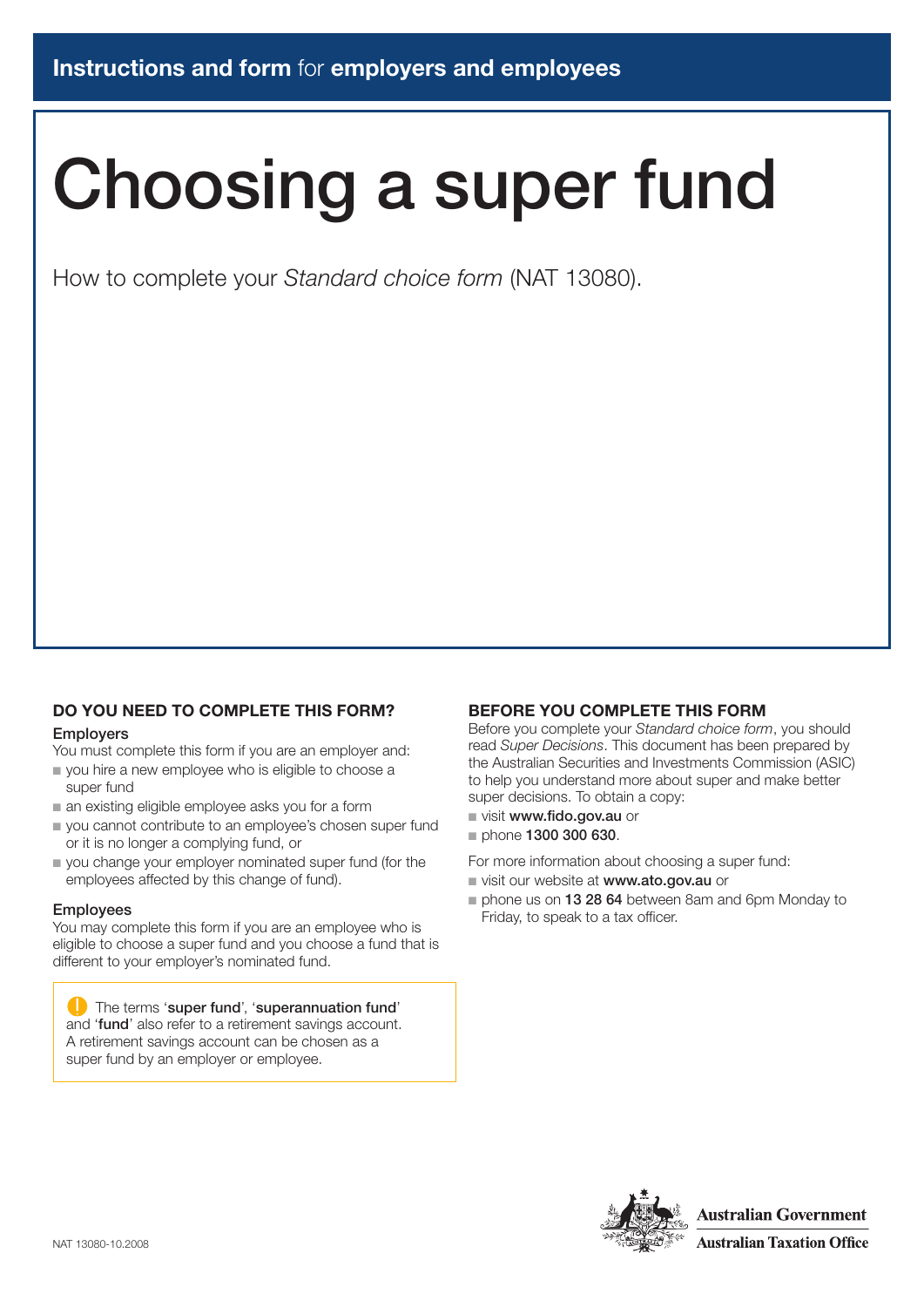# how to complete this form

### **SECTION A: EMPLOYEES**

If you are an employee and you are eligible to choose a super fund, your employer must give you this form after they have completed 'Section B'.

# **Question 1**

### **Choice of superannuation fund**

Complete this question by placing an 'X' in one of the boxes.

### OPTION 1: You can stay with your employer's super fund

If you don't make a choice, your employer's super contributions will be paid into a fund chosen by your employer. You do not need to complete 'Section A' for this option.

Your employer is not liable for the performance of the super fund you choose or the employer fund they choose on your behalf.

**D** Do not seek financial advice from your employer unless they are licensed to provide it. You can choose a different fund later if you like.

**C** You only need to complete 'Section A' if you are choosing a fund that is different to your employer's nominated fund (also known as their default fund). You do not need to return this form to your employer if you want to continue to stay with their default fund.

### OPTION 2: Choose your own super fund

You can choose the super fund you want your employer super contributions paid to. You need to complete 'Section A' for this option.

**Any money you have in existing funds will remain there** unless you arrange to transfer it (or roll it over) to another fund. Check the impact of any exit fees, or benefits you may lose, before leaving the fund. Your employer cannot do this for you.

Your employer is only required to accept one *Standard choice form* from you every 12 months.

If you chose this option, go to 'Question 2'.

#### **Question 2 Your details**

Provide your personal details.

If you quote your tax file number (TFN) to your employer for super purposes, they must provide it to the super fund they pay your super to.

Providing your TFN means:

- vour super fund will, subject to its rules, be able to accept all contributions for you
- $n$  the tax on contributions your fund receives for you will not increase
- n other than the tax that may ordinarily apply, no additional tax will be deducted when you start drawing down your super benefits, and
- n it is easier to keep track of different super accounts in your name so you receive all your super when you retire.

You are not legally required to quote your TFN but if you do not quote it your contributions may be taxed at a higher rate.

# **Question 3**

#### **Details of my chosen superannuation fund**

Provide the details of your chosen super fund.

# **Question 4 Appropriate documentation**

Complete by placing an 'X' in the box and including a copy of the appropriate documentation listed in the *Standard choice form*.

Your employer does not have to accept your choice of fund if you have not provided the appropriate documents.

If you have completed 'Section A', return this form to your employer and keep a copy for your own records. Do not send a copy of this form to us at the Tax Office or your super fund.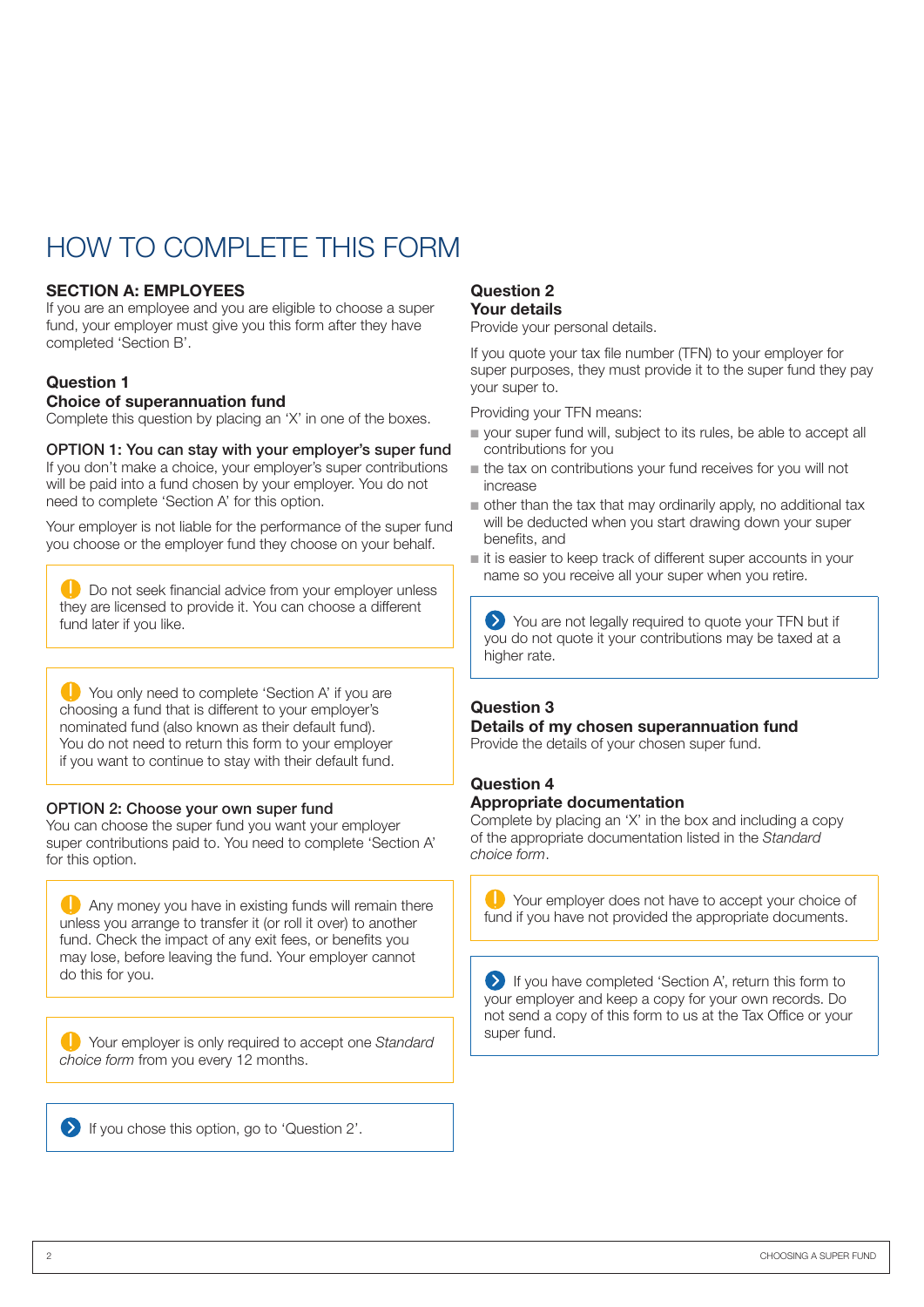#### **SECTION B: EMPLOYERS**

You must complete 'Section B' of the form before you give the form to your eligible employee.

# **Question 5**

# **Your details**

Provide your details.

# **Question 6**

**Your employer nominated superannuation fund**

Provide details of your employer nominated super fund.

If your employer nominated fund has not changed, write 'NOT APPLICABLE' in the 'Fund's name' field.

Give this form to your employee after you have completed 'Section B'. When your employee returns the completed form to you, do not send it to us at the Tax Office or your super fund. You must keep a copy for your own records for five years.

 Make sure that you pay super contributions for your employees by the super guarantee cut-offs:

- 28 October
- 28 January
- $\equiv$  28 April
- $28$  July.

This applies whether an employee completes this form or not.

Where an employee chooses a fund, any contributions you make in the two months after receiving the form can be made to either your employer nominated super fund (your default fund) or the employee's new chosen fund. Contributions after the two month period must be made to the employee's new chosen super fund.

# **S** MORE INFORMATION

#### For individuals

- *Super what you need to know* (NAT 71039), and
- *Super and your retirement* (NAT 71040).

#### For employers

- *Super what employers need to know* (NAT 71038)
- *Superannuation quarantee how to meet your super obligations* (NAT 1987), and
- n *Paying super your handy reference* (NAT 72035).

#### For more information:

- visit our website at www.ato.gov.au
- visit ASIC's FIDO website at www.fido.gov.au for financial tips and safety checks
- subscribe to 'What's New' at www.ato.gov.au to receive regular updates
- n phone us on **13 28 64** to ask about choosing a super fund
- n phone us on **13 10 20** between 8am and 6pm. Monday to Friday, to speak to a tax officer
- phone our publications ordering service on 1300 720 092 for copies of our publications, or
- $\blacksquare$  write to us at

Australian Tax Office PO Box 3578 ALBURY NSW 2640

If you do not speak English well and want to talk to a tax officer, phone the Translating and Interpreting Service on 13 14 50 for help with your call.

If you have a hearing or speech impairment and have access to appropriate TTY or modem equipment, phone 13 36 77. If you do not have access to TTY or modem equipment, phone the Speech to Speech Relay Service on 1300 555 727.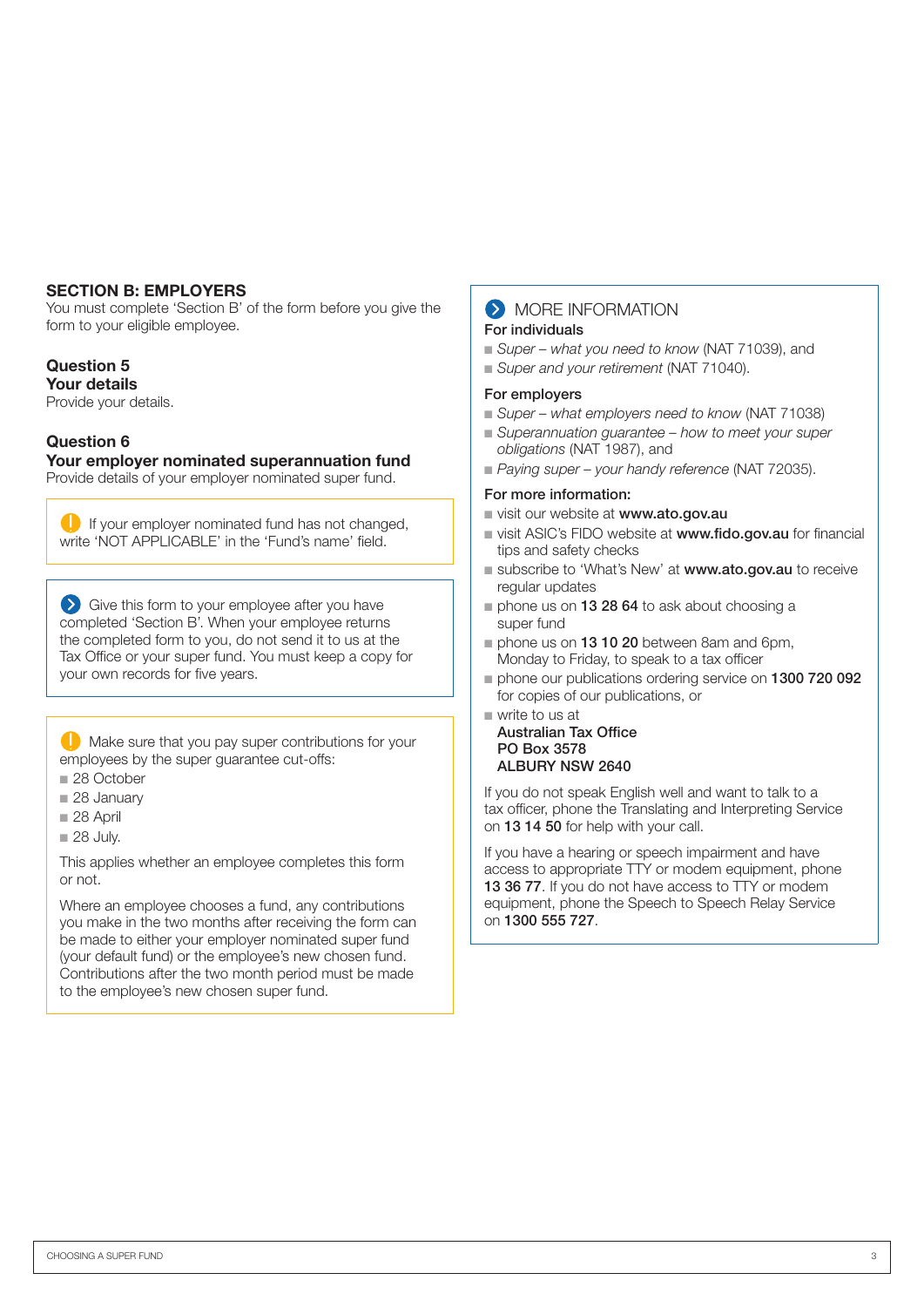#### **Our commitment to you**

We are committed to providing you with guidance you can rely on, so we make every effort to ensure that our publications are correct.

If you follow our guidance in this publication and it turns out to be incorrect, or it is misleading and you make a mistake as a result, we must still apply the law correctly. If that means you owe us money, we must ask you to pay it but we will not charge you a penalty. Also, if you acted reasonably and in good faith we will not charge you interest.

If you make an honest mistake in trying to follow our advice and guidance in this publication and you owe us money as a result, we will not charge you a penalty. However, we will ask you to pay the money, and we may also charge you interest.

If correcting the mistake means we owe you money, we will pay it to you. We will also pay you any interest you are entitled to.

If you feel that this publication does not fully cover your circumstances, or you are unsure how it applies to you, you can seek further assistance from us.

We regularly revise our publications to take account of any changes to the law, so make sure that you have the latest information. If you are unsure, you can check for a more recent version on our website at www.ato.gov.au or contact us.

This publication was current at October 2008.

#### **© Commonwealth of Australia 2008**

This work is copyright. Apart from any use as permitted under the *Copyright Act 1968*, no part may be reproduced by any process without prior written permission from the Commonwealth. Requests and inquiries concerning reproduction and rights should be addressed to the Commonwealth Copyright Administration, Attorney‑General's Department, Robert Garran Offices, National Circuit, Barton ACT 2600 or posted at http://www.ag.gov.au/cca

#### **Published by**

Australian Taxation Office Canberra October 2008

JS 12648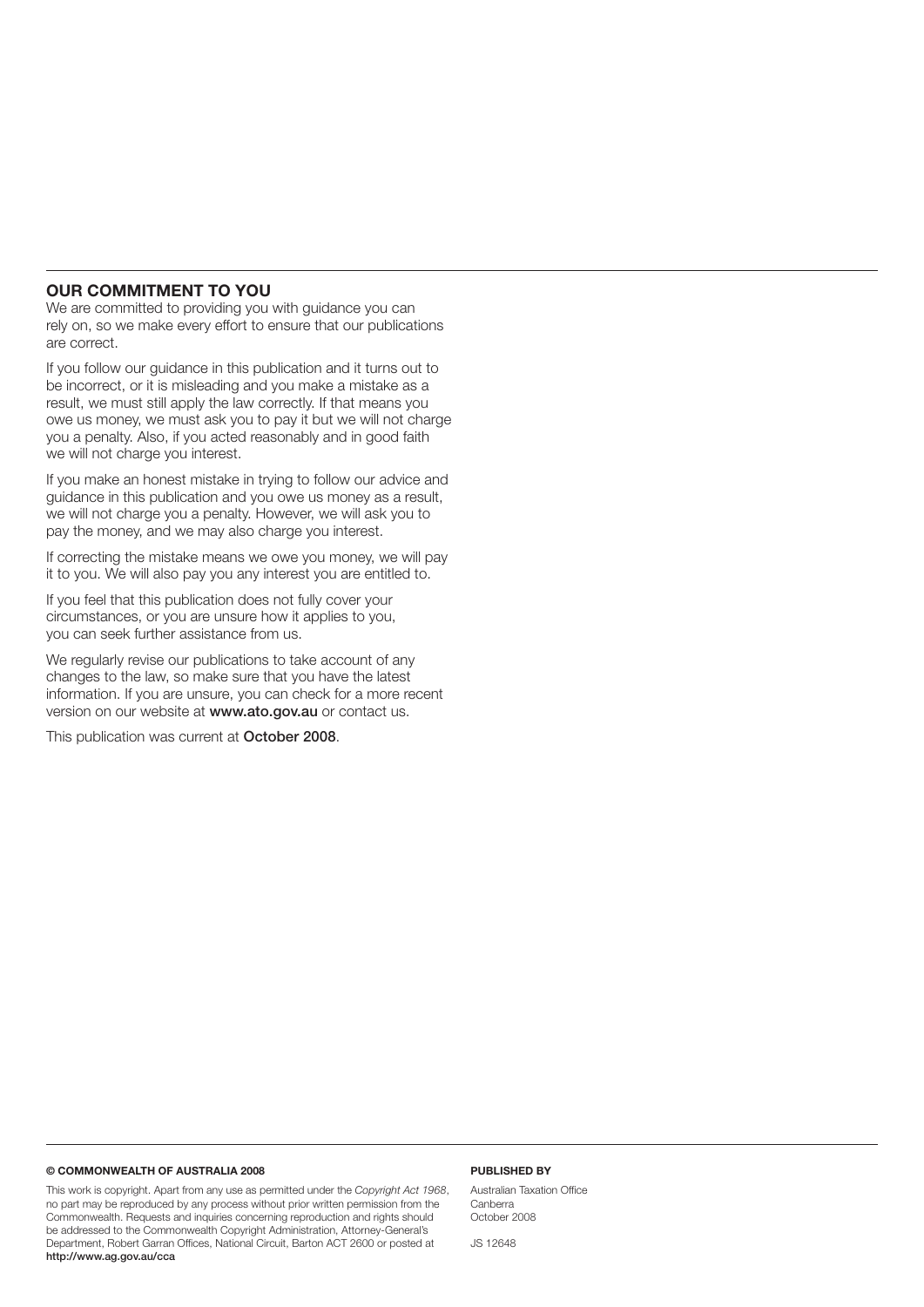

|                |                                                                                                                                                          | Section A: <b>Employee to complete</b>                                                                                                                                                                                                                                                                                                                                                                             |  |  |                   |  |  |             |                                                                                                                                                                                                                                                        |  |          |  |  |  |
|----------------|----------------------------------------------------------------------------------------------------------------------------------------------------------|--------------------------------------------------------------------------------------------------------------------------------------------------------------------------------------------------------------------------------------------------------------------------------------------------------------------------------------------------------------------------------------------------------------------|--|--|-------------------|--|--|-------------|--------------------------------------------------------------------------------------------------------------------------------------------------------------------------------------------------------------------------------------------------------|--|----------|--|--|--|
| 1              | <b>Choice of superannuation fund</b><br>I request that all my future superannuation contributions be paid to: (place an $ X $ in one of the boxes below) |                                                                                                                                                                                                                                                                                                                                                                                                                    |  |  |                   |  |  |             |                                                                                                                                                                                                                                                        |  |          |  |  |  |
|                | my employer's superannuation fund named in 'Section B - Question 6'                                                                                      |                                                                                                                                                                                                                                                                                                                                                                                                                    |  |  |                   |  |  |             |                                                                                                                                                                                                                                                        |  |          |  |  |  |
|                | my own choice of superannuation fund                                                                                                                     |                                                                                                                                                                                                                                                                                                                                                                                                                    |  |  |                   |  |  |             |                                                                                                                                                                                                                                                        |  |          |  |  |  |
|                |                                                                                                                                                          | You only need to complete 'Section A' if you want to choose the superannuation fund that your employer's                                                                                                                                                                                                                                                                                                           |  |  |                   |  |  |             |                                                                                                                                                                                                                                                        |  |          |  |  |  |
|                |                                                                                                                                                          | superannuation contributions are paid to.                                                                                                                                                                                                                                                                                                                                                                          |  |  |                   |  |  |             |                                                                                                                                                                                                                                                        |  |          |  |  |  |
| $\overline{2}$ | <b>Your details</b>                                                                                                                                      |                                                                                                                                                                                                                                                                                                                                                                                                                    |  |  |                   |  |  |             |                                                                                                                                                                                                                                                        |  |          |  |  |  |
|                | Name                                                                                                                                                     |                                                                                                                                                                                                                                                                                                                                                                                                                    |  |  |                   |  |  |             |                                                                                                                                                                                                                                                        |  |          |  |  |  |
|                |                                                                                                                                                          | Employee identification number (if applicable)                                                                                                                                                                                                                                                                                                                                                                     |  |  |                   |  |  |             |                                                                                                                                                                                                                                                        |  |          |  |  |  |
|                | Tax file number (TFN)                                                                                                                                    |                                                                                                                                                                                                                                                                                                                                                                                                                    |  |  | special low rate. |  |  |             | Make sure your superannuation fund knows your TFN.<br>You can check just by looking at your latest statement from them.<br>It helps you keep track of your money, allows you to pay extra<br>contributions, and makes sure the money gets taxed at the |  |          |  |  |  |
| 3              |                                                                                                                                                          | Details of my chosen superannuation fund:                                                                                                                                                                                                                                                                                                                                                                          |  |  |                   |  |  |             |                                                                                                                                                                                                                                                        |  |          |  |  |  |
|                | Fund name                                                                                                                                                |                                                                                                                                                                                                                                                                                                                                                                                                                    |  |  |                   |  |  |             |                                                                                                                                                                                                                                                        |  |          |  |  |  |
|                | Fund address                                                                                                                                             |                                                                                                                                                                                                                                                                                                                                                                                                                    |  |  |                   |  |  |             |                                                                                                                                                                                                                                                        |  |          |  |  |  |
|                |                                                                                                                                                          | Suburb/town                                                                                                                                                                                                                                                                                                                                                                                                        |  |  |                   |  |  |             | State/territory                                                                                                                                                                                                                                        |  | Postcode |  |  |  |
|                | Member No.                                                                                                                                               |                                                                                                                                                                                                                                                                                                                                                                                                                    |  |  |                   |  |  |             |                                                                                                                                                                                                                                                        |  |          |  |  |  |
|                | (if applicable)<br>Account name                                                                                                                          |                                                                                                                                                                                                                                                                                                                                                                                                                    |  |  |                   |  |  |             |                                                                                                                                                                                                                                                        |  |          |  |  |  |
|                |                                                                                                                                                          | Superannuation fund's Australian business number (ABN) (if applicable)                                                                                                                                                                                                                                                                                                                                             |  |  |                   |  |  |             |                                                                                                                                                                                                                                                        |  |          |  |  |  |
|                |                                                                                                                                                          |                                                                                                                                                                                                                                                                                                                                                                                                                    |  |  |                   |  |  |             |                                                                                                                                                                                                                                                        |  |          |  |  |  |
|                | Daytime phone                                                                                                                                            | Superannuation product identification number (if applicable)                                                                                                                                                                                                                                                                                                                                                       |  |  |                   |  |  |             |                                                                                                                                                                                                                                                        |  |          |  |  |  |
|                | number                                                                                                                                                   |                                                                                                                                                                                                                                                                                                                                                                                                                    |  |  |                   |  |  |             |                                                                                                                                                                                                                                                        |  |          |  |  |  |
| 4              |                                                                                                                                                          | <b>Appropriate documentation</b> (Place an $ X $ in the box if you have attached the required information.)                                                                                                                                                                                                                                                                                                        |  |  |                   |  |  |             |                                                                                                                                                                                                                                                        |  |          |  |  |  |
|                | I have attached:                                                                                                                                         | a. a letter from the trustee stating that this is a complying fund or retirement savings account (RSA) or, for a self-managed<br>superannuation fund, a copy of documentation from the Tax Office confirming the fund is regulated<br>b. written evidence from the fund stating that they will accept contributions from my employer, and<br>c. details about how my employer can make contributions to this fund. |  |  |                   |  |  |             |                                                                                                                                                                                                                                                        |  |          |  |  |  |
|                | Your employer is not required to accept your choice of fund if you have not provided the appropriate documents.                                          |                                                                                                                                                                                                                                                                                                                                                                                                                    |  |  |                   |  |  |             |                                                                                                                                                                                                                                                        |  |          |  |  |  |
|                | Signature                                                                                                                                                |                                                                                                                                                                                                                                                                                                                                                                                                                    |  |  |                   |  |  | Date<br>Day | Month                                                                                                                                                                                                                                                  |  | Year     |  |  |  |
|                |                                                                                                                                                          | If you have completed 'Section A', return this form to your employer and keep a copy for your own records.<br>Do not send this form to us at the Tax Office or your superannuation fund.                                                                                                                                                                                                                           |  |  |                   |  |  |             |                                                                                                                                                                                                                                                        |  |          |  |  |  |